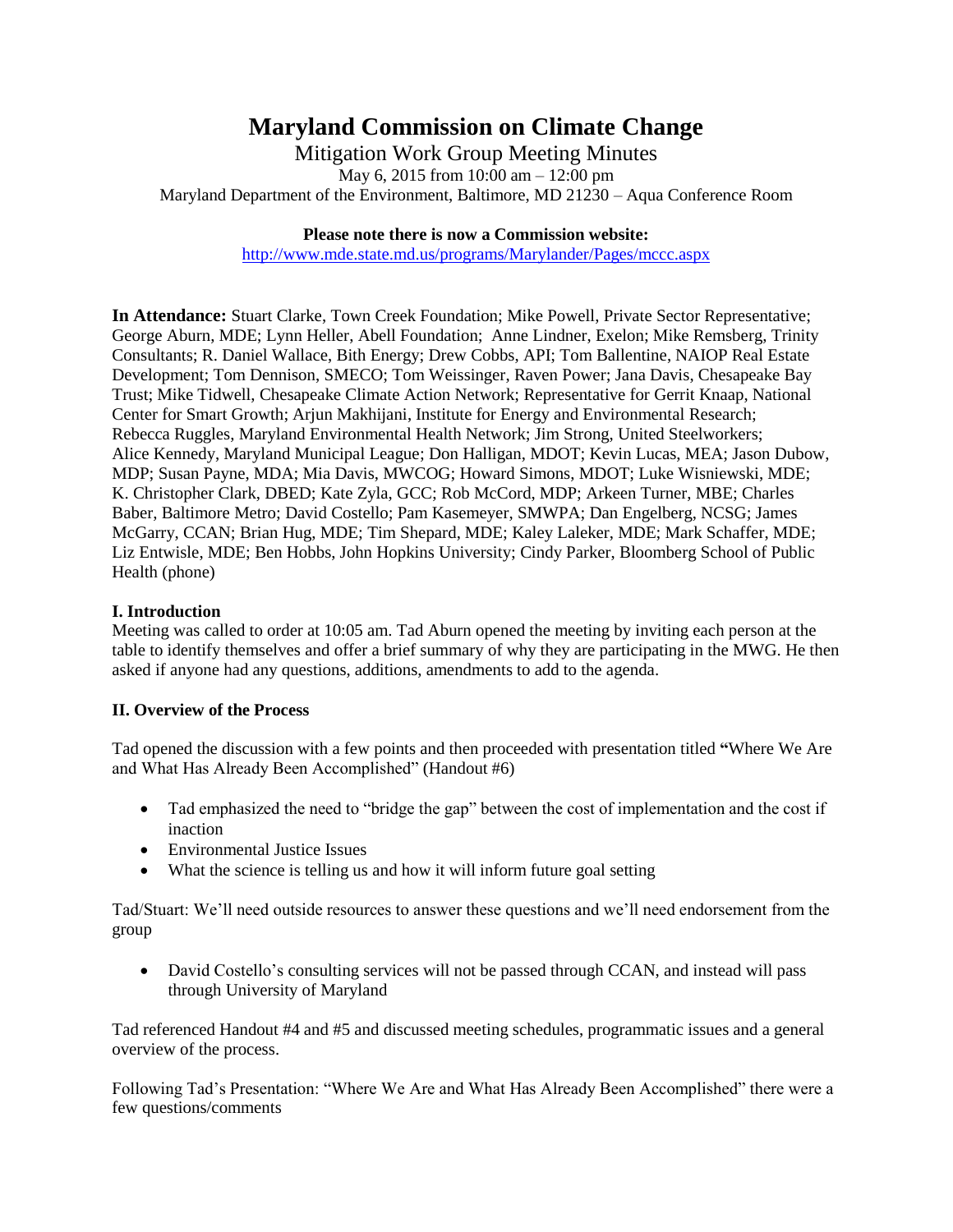Question 1: What format should the MWG use to provide input?

Discussion: The MWG is an open forum, we'll receive input in and out of WG meetings, and also the process is open to public comment. There is a website available to access agendas, meeting notes, documents, and handouts.

Question 2: How good are the StateStat estimates and are the enhancements included in the 2020 goal as it appears in the Plan?

Discussion: The StateStat estimates are "quick and dirty" and the enhancements are included as part of the 2020 goal. Without enhancements, meeting the 2020 goal is unlikely.

Comment 1: Adaption vs. Mitigation: we need to focus on the over-lap.

Discussion: There are many economic benefits that we might be overlooking. DNR and MDE need to keep the conversation moving. Cost of inaction is part of the dialogue.

Question 3: Were historical weather conditions taken into account during goal setting?

Discussion: The data are not normalized for weather conditions

Question 4: How have market forces, particularly the NG price decrease affected progress towards 2020 goal?

Discussion: We don't know how it has affected the actual reductions attributable to the programs, but we do know that we missed the mark a bit.

Question 5: Is the MWG going to prioritize programs that have a greater positive impact on the economy?

Discussion: We need to look at both reduction potential and economic benefit. It's in the law. It's part of the dialogue. It has to be.

#### **III. Overview of MDE's Programs**

Brian Hug gave a presentation on the progress of MDE's GGRA Programs (Handout #7)

- Snapshot of all programs assigned to MDE (15)
- Detailed Explanation of Top 3 programs
- Program Enhancements Short-Term (2020) and Long-Term (2030 to 2050)

Question 1: How will 111(d) impact Maryland?

Discussion: the 111(d) rule is not final, but based on what we know; 111(d) could reduce  $CO<sub>2</sub>$ emissions in states where we import power. This fits into Maryland's larger planning process.

Question 2: Does the RGGI program mandate lowering the cap from 91Mton/yr or to 91Mton/yr.

Discussion: the rule states that the RGGI cap be reduced 2.5% each year from 91Mton/yr starting in 2015.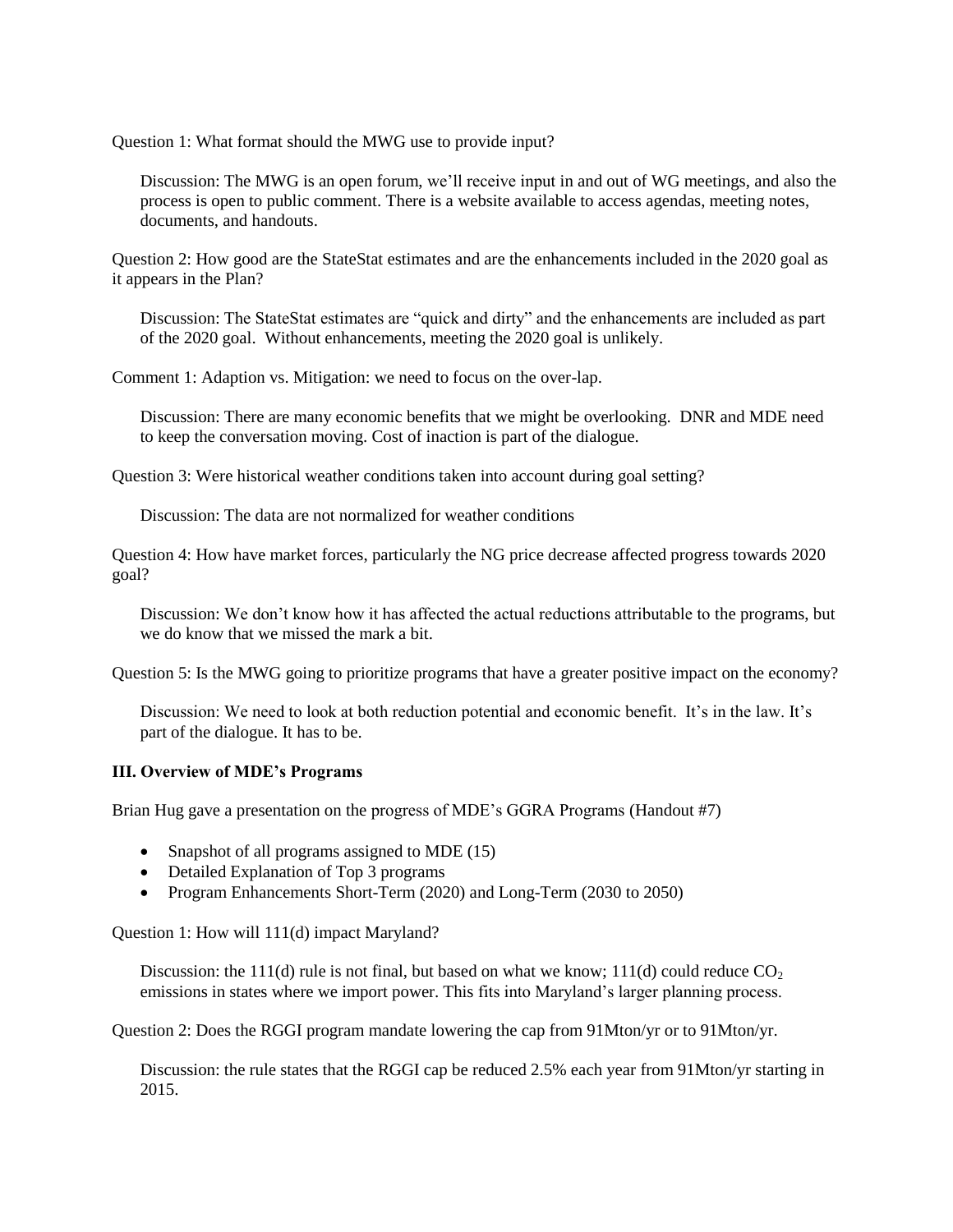Comment 1: Clean Cars is an example of a program that could over-perform. Theoretically, if the economy continues to improve, consumers will be buying new cars sooner. Most new cars are considered "clean cars" and will start to replace the dirtier cars faster than originally predicted. This kind of analysis has to be done for all of the GGRA programs by all of the respective agencies.

Comment 2: The Zero Waste Program could under-perform. This assumption is based on the fact that waste generation in MD continues to be lower than projected. With less waste generation (and less recycling) MD will see fewer GHG reductions.

Discussion: This program is a good example of the need for cross-agency cooperation. LMA and ARMA work closely to analyze program status. Availability of data is key to the success of this timesensitive analysis.

Question 3: Is the Zero Waste goal calculated by county, taking into consideration the increased opportunity to improve recycling where population density is greatest?

Discussion: The goal is set state-wide but the Maryland Recycling Act has requirements for minimum recycling rates for all counties and certain municipalities (Baltimore city).

Question 4: Does the Clean Cars program include incentives to buy Clean Cars in Maryland?

Discussion: Yes, but the incentives are for plug-in hybrid vehicles and for LEV infrastructure.

There are hurdles to the success of LEV and ELEVs. Cost, fear of infrastructure inadequacy, and cost of energy. We need partners at the local level to push this initiative forward.

Question 5: Does meeting the 2020 goal depend on implementation of enhancements?

Discussion: We aren't 100% sure yet, but it's likely that we'll need the reductions from the program enhancements

Question 6: Is the life-cycle of certain fuels considered in the analysis?

Question 7: Has the issue of methane "leakage" been addressed?

Discussion: No, the analysis is incomplete. But the discussion of the science should occur at a later meeting. This conversation was outside the scope of the meeting.

#### **IV. Data Collection Deadlines and Expectations**

Brian summarized the data needs memo (handout #8) that will be sent to State agencies

July is the deadline for receiving program status update and data from all State Agencies with reporting requirements included in the GGRA. – We know it's challenging.

#### **V. Wrap-up**

- Homework Assignments
- Potential for MDE to facilitate webinars for sub-groups who may need to collaborate
- MDOT/ MEA will need to provide detailed update on program status at the next MWG meeting